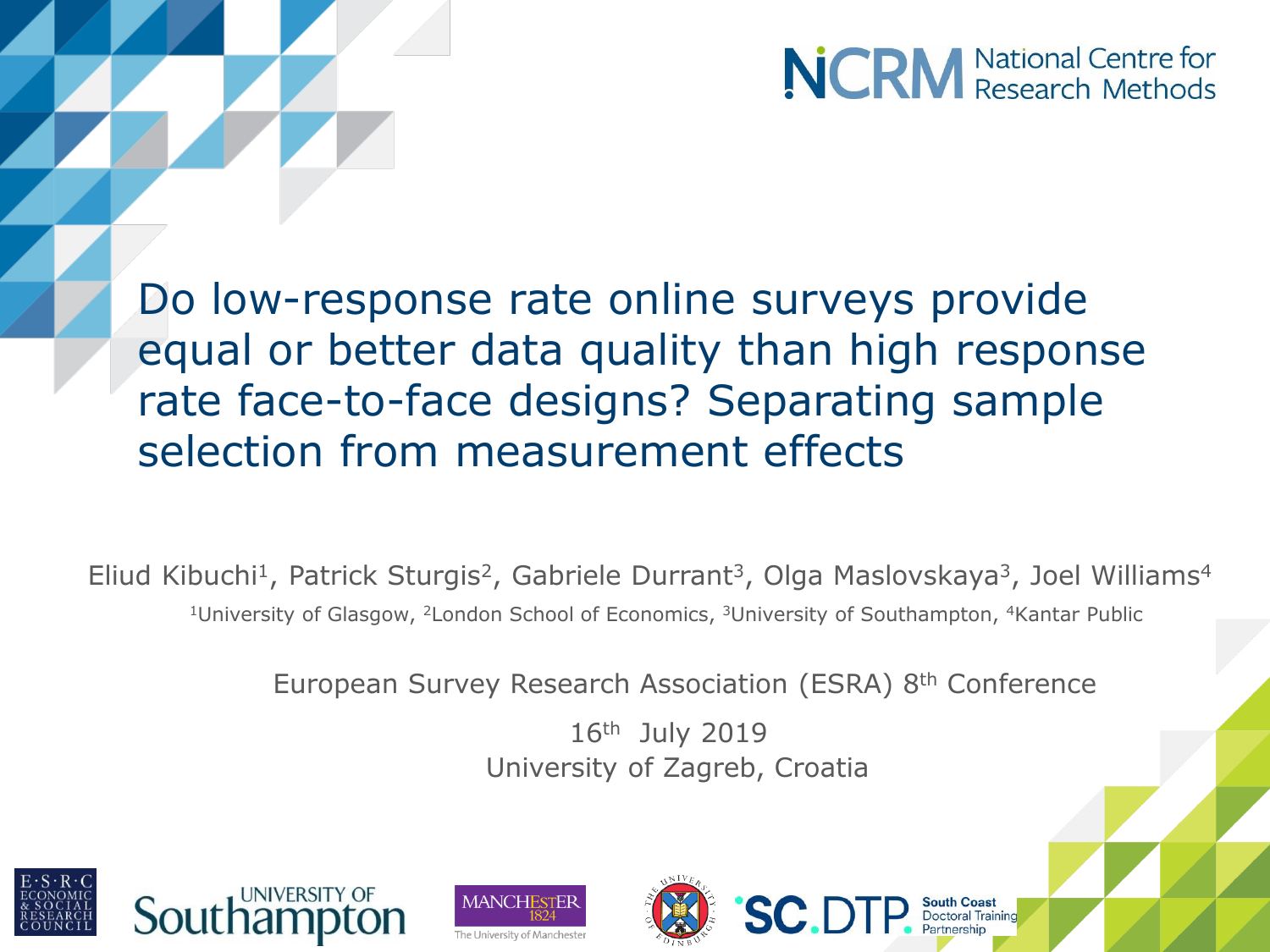



## Background and motivation

- Mixed-mode (MM) designs are used in many surveys (de Leeuw, 2005)
- MM designs may introduce differential measurement effects
- The key challenge is to disentangle selection and measurement effects which are completely confounded
- How to disentangle selection and measurement in observation studies?
	- Use of propensity score (PS) matching (Lugtig et al., 2011)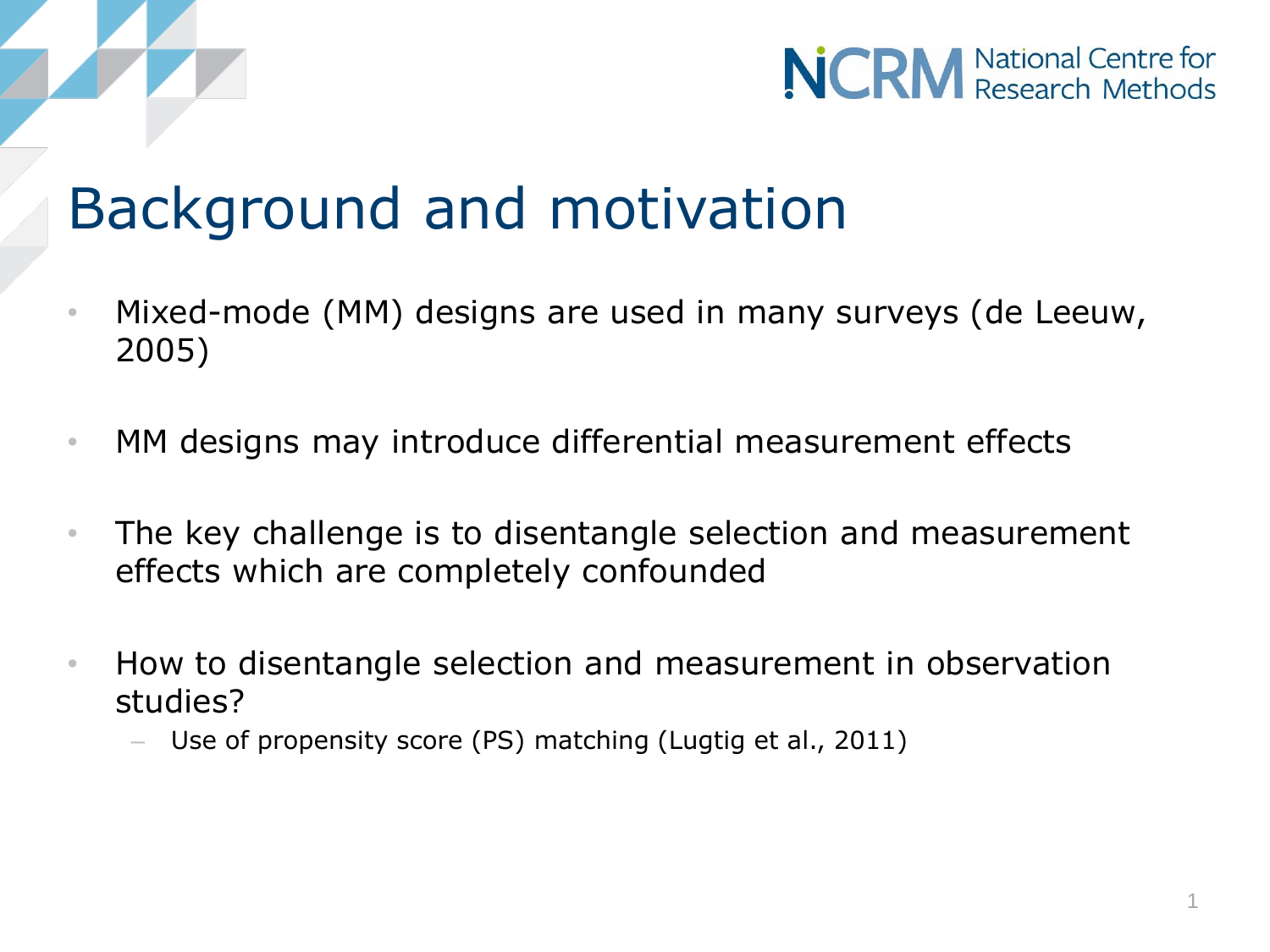

# Research Objectives & empirical strategy

- RO1: Evaluate the performance of different formulations of propensity score models for mixed-mode data from complex sample surveys
- RO2: What can matching tell us about whether Address Based Online Sampling (ABOS) compares to 'gold standard' of face-toface interviewing
- ES1: Mixed-mode observational studies based on face-to-face and online surveys
- ES2: Three different methods of estimating propensity scores
- ES3: Three different analytical methods of estimating measurement effects in matched sample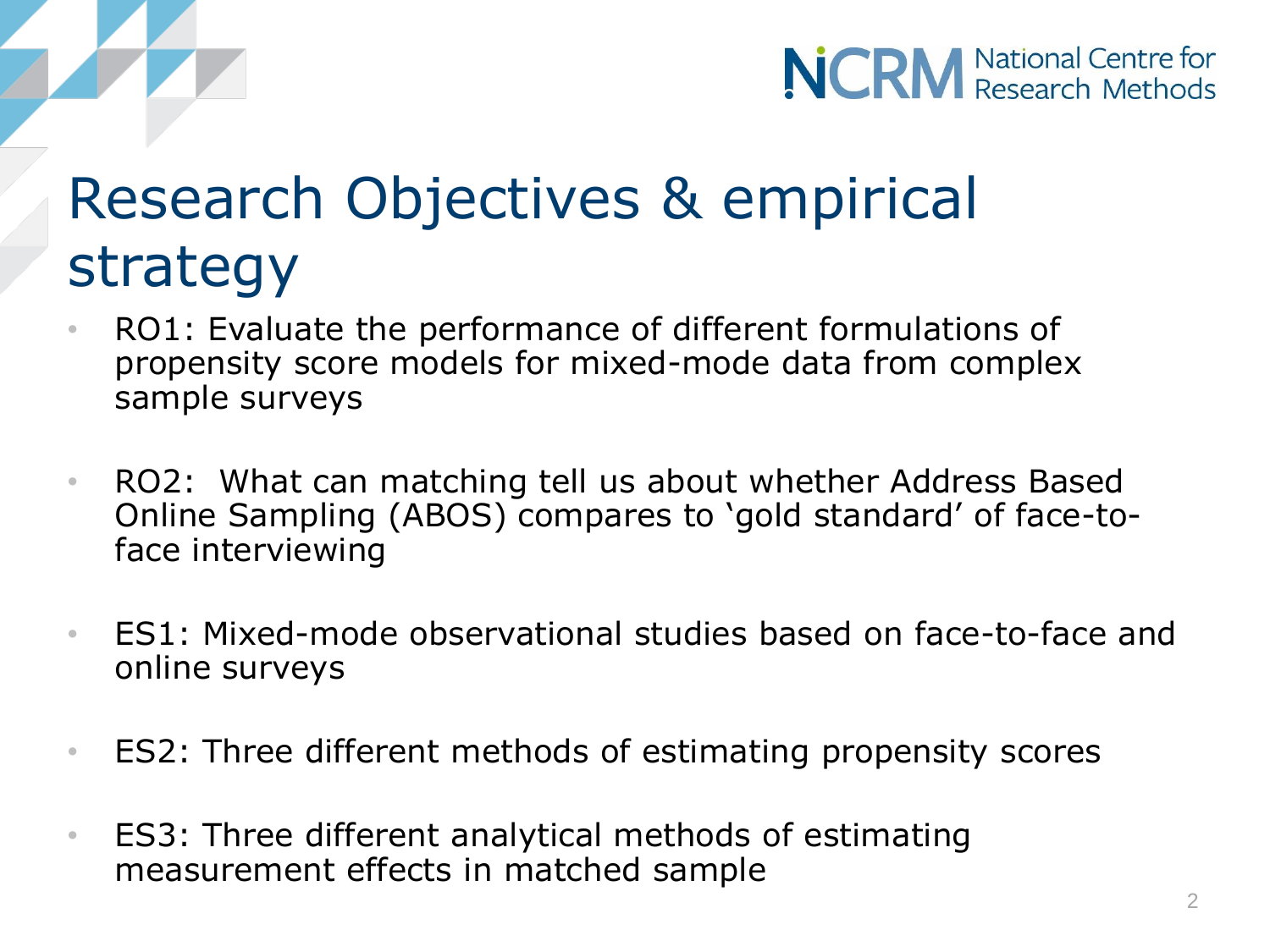### Data sets

#### Face-to-Face Survey

- Multi-stage random sample, 1 randomly selected adult aged 16+
- Response rate 60% (n=666)

#### Online (follow up) Survey

- Respondents who participated in 2013 face-to-face main CLS (2013)
- Respondents invited to participate using web and postal (i.e. those without internet access)
- Response rates  $37\%$  (n=1,576 online=1, 415 and postal=161)
- Only online respondents used in this analysis

#### Address based online surveying (ABOS)

- Up to to maximum of four individuals in a household for participation
- Algorithm used to clean fraudulent completions
- Had postal option for the population not covered by internet
- Response rate 17% (n=834, online=789 and postal=48)
- Only online respondents considered for this analysis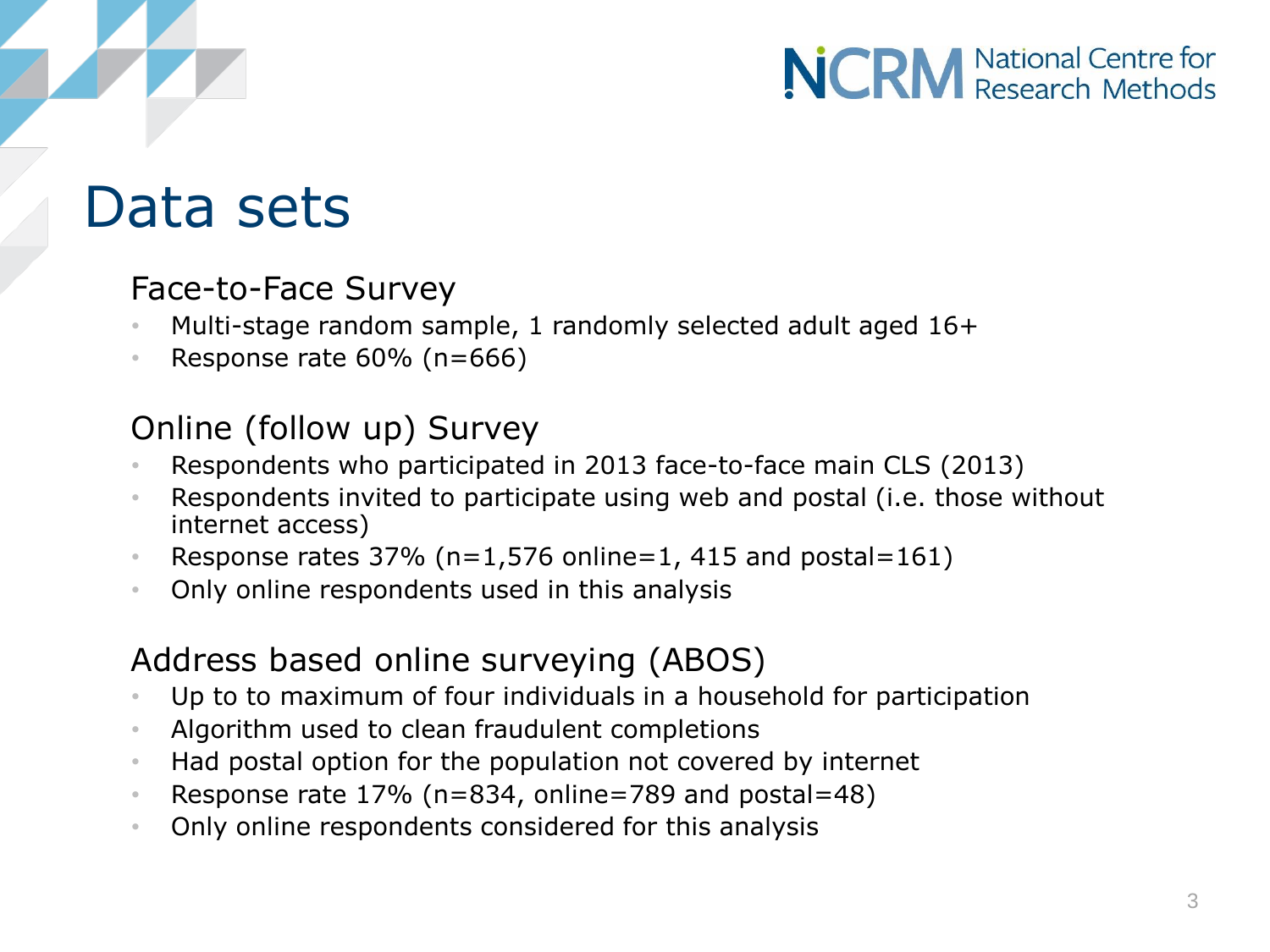



#### Data sets

Representation of the CLS study

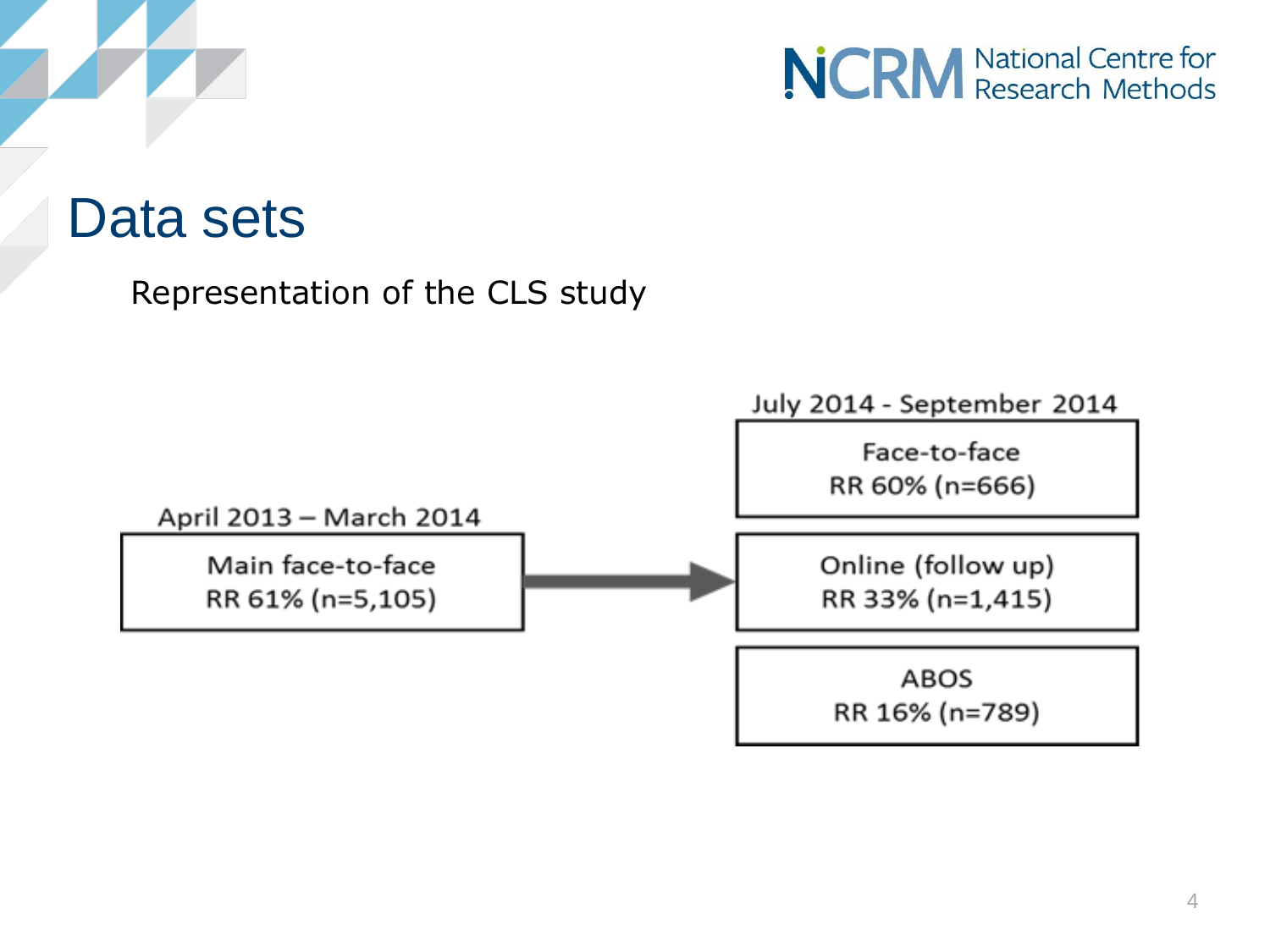# Methodology

#### Propensity Score (PS) Matching

- Three different formulations of propensity scores models based on how survey weights are incorporated considered:
	- No sampling weights included in estimation (unweighted model)
	- Survey weights incorporated as a covariate (weight as covariate model)
	- Survey weights incorporated in estimation (weighted model)
- Also considered are three different analytical methods of estimating measurement effects from matched sample:
	- No sampling weights included on the outcome analysis
	- **Matched control units retain their natural sampling weights**
	- **Matched control units inherit sampling weights of the treated units to which they** were matched to

**NCRM** National Centre for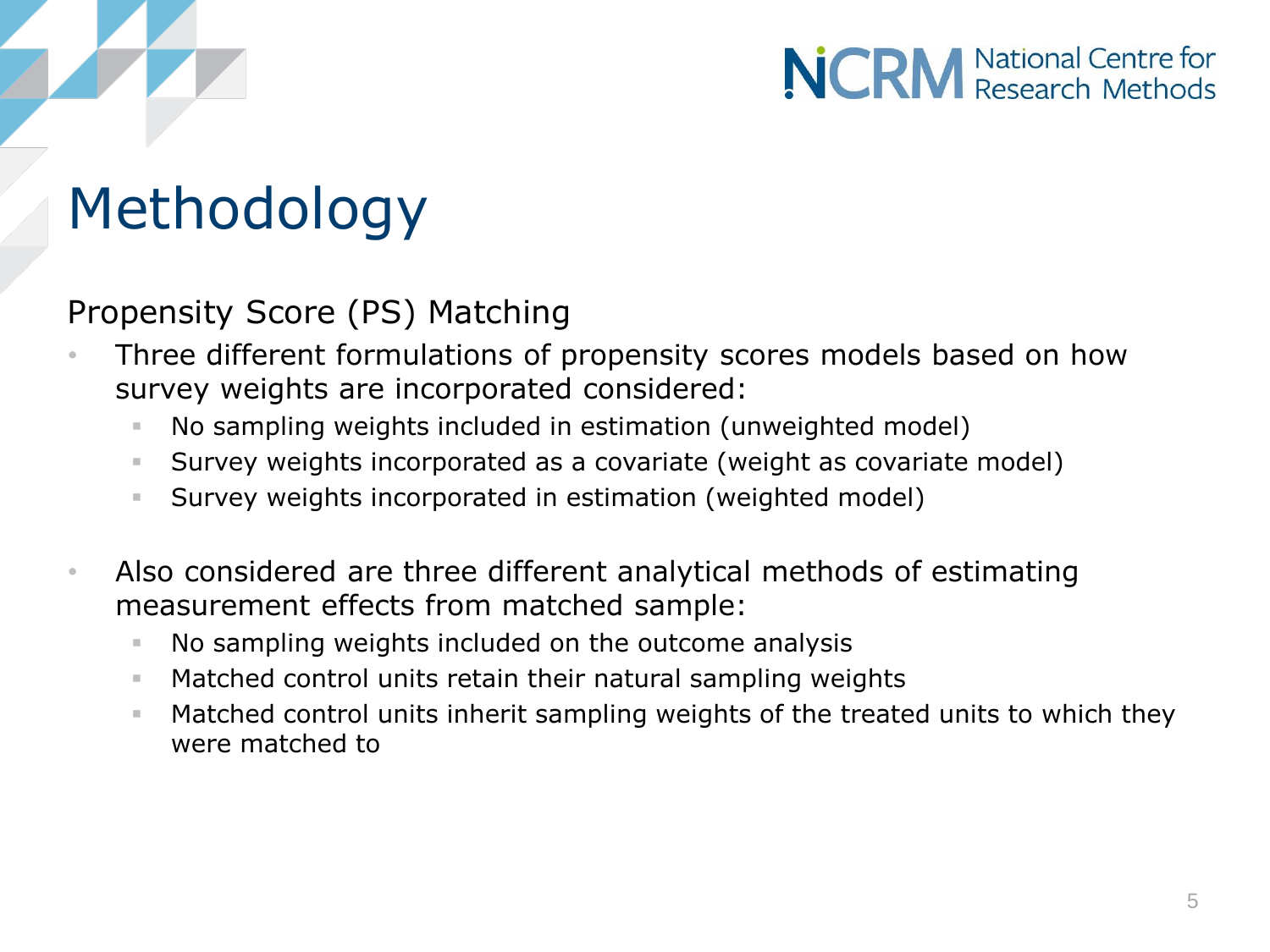# Methodology

- Logistic regression used to estimate propensity scores
- The outcome is the survey modes assigned to survey respondents
- Social-demographic and area variables for the respondents are used as baseline covariates for PS model
- The PS model as a balancing score is evaluated by checking area of common support using histograms

**NCRM** National Centre for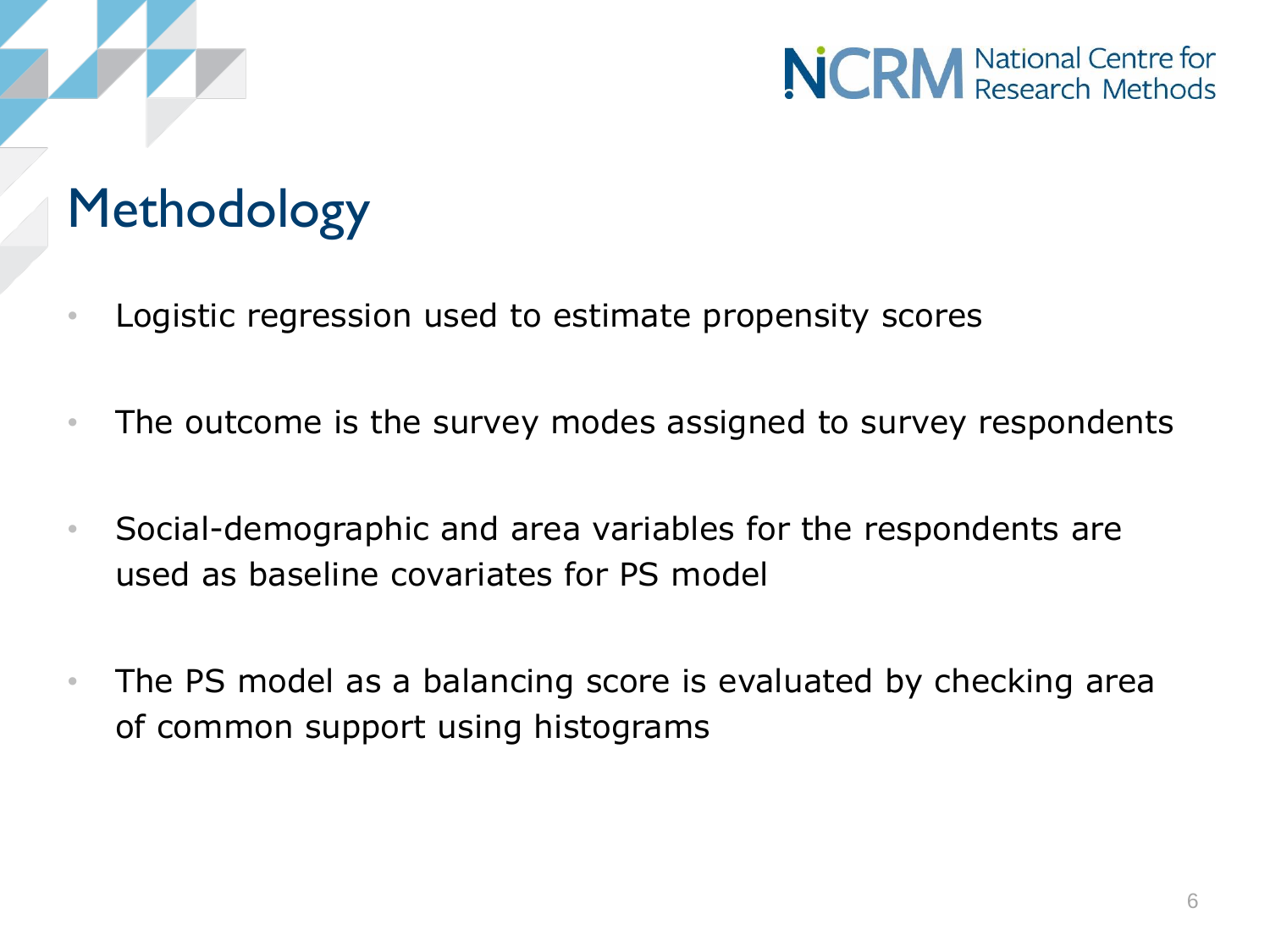### Methodology

- Matching sample obtained using one-to-one greedy nearest neighbour matching without replacement.
- Quality of the matched samples is assessed using covariate balance defined in terms of absolute standardised mean differences (SMD)
- SMD <0.10 indicate that the matched sample has adequate covariate balance

**NCRM** National Centre for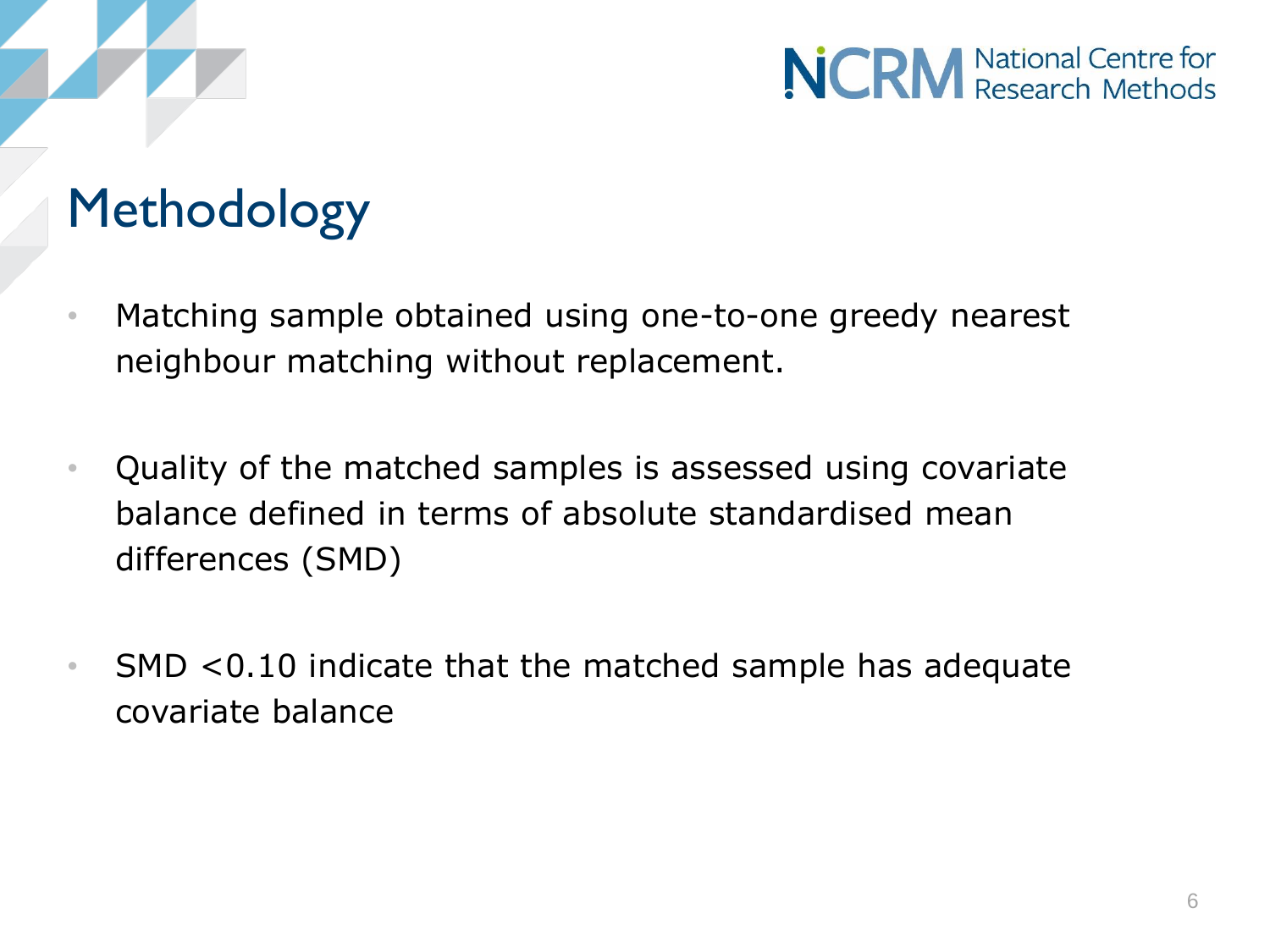# Methodology

- The selection and measurement effects are evaluated using Absolute Percentage Differences (APD) estimates
- APD estimated from 70 variables that consists of attitudinal and behavioural questions
- APD is the difference between the proportion obtained for a response in a certain question for a given mode minus the proportion in another mode as follows:
	- Given a categorical variable with K response levels,  $K 1$  APD estimates are derived, where the omitted response level is the one with the lowest frequency.
	- Let  $\hat{\pi}_{i}$  and  $\hat{\pi}_{i}$  denote the estimated percentage proportions for question *j* and categorical level  $i$  for survey modes  $A$  and  $B$  respectively
	- Then APD estimate denoted as  $y_{ij}$  is defined  $y_{ij} = |\hat{\pi}_{ijA} \hat{\pi}_{ijB}|$
- The effectiveness of PS matching in disentangling selection and measurement effects is measured by comparing the median of the APD estimates before and after matching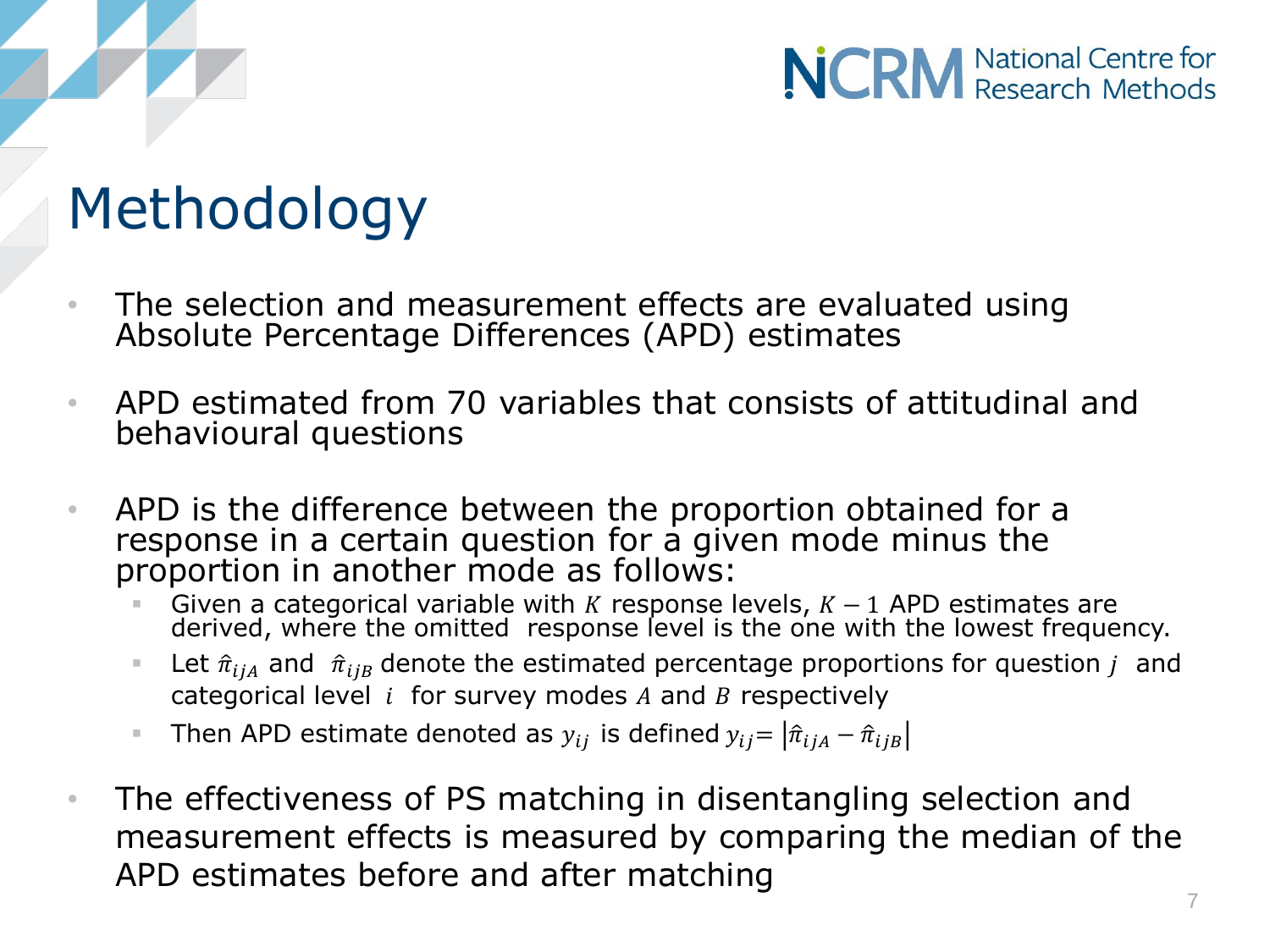### **Results**

#### **Histograms of propensity scores distributions before and after matching for face-to-face and online (follow up) (a), face-to-face and ABOS (b) and ABOS and online (c)**

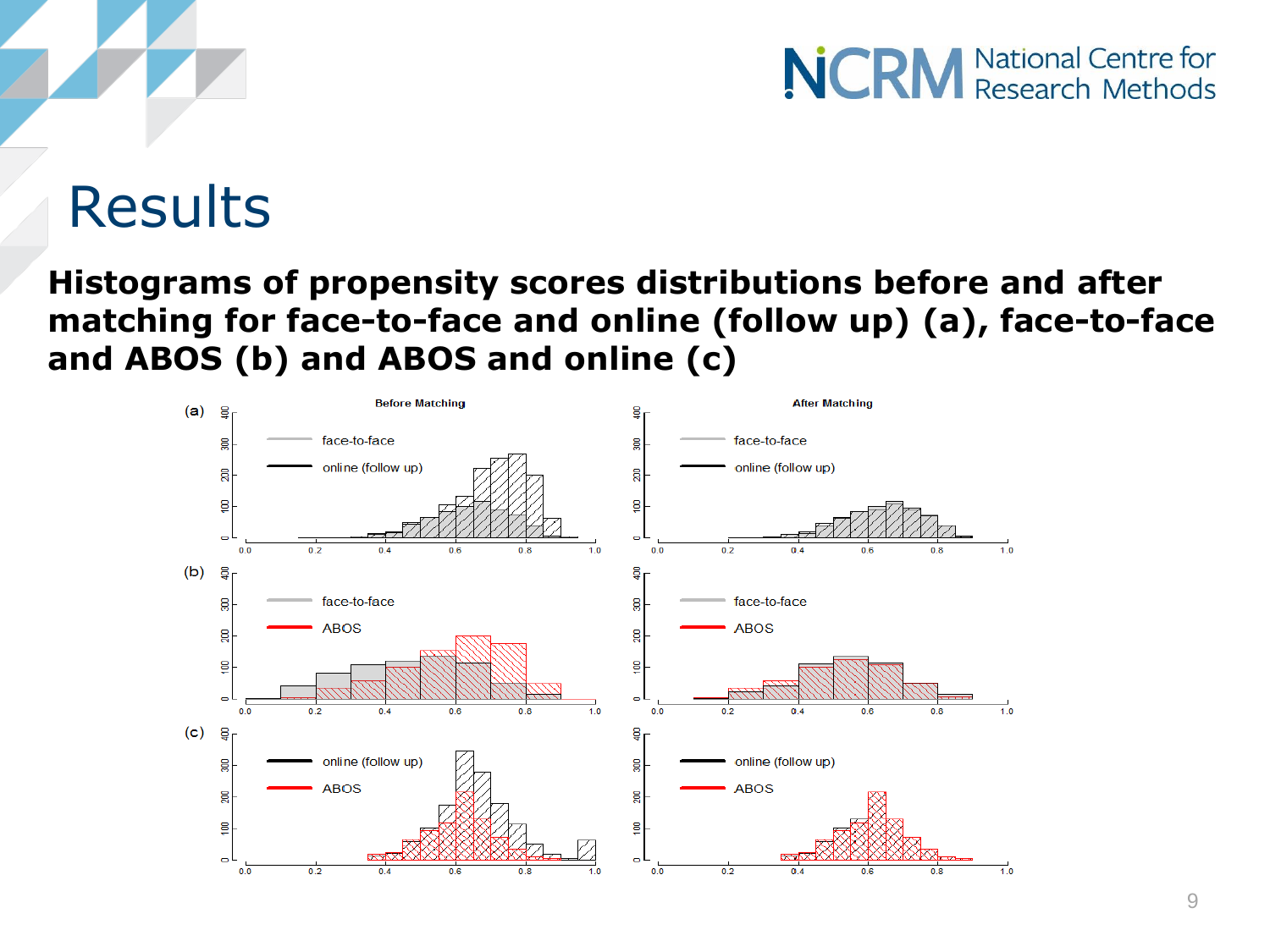### Results

#### **Estimated mode effects by Question before and after matching for face-to-face and online (follow up) (a), face-to-face and ABOS (b), and ABOS and online (follow up) (c)**

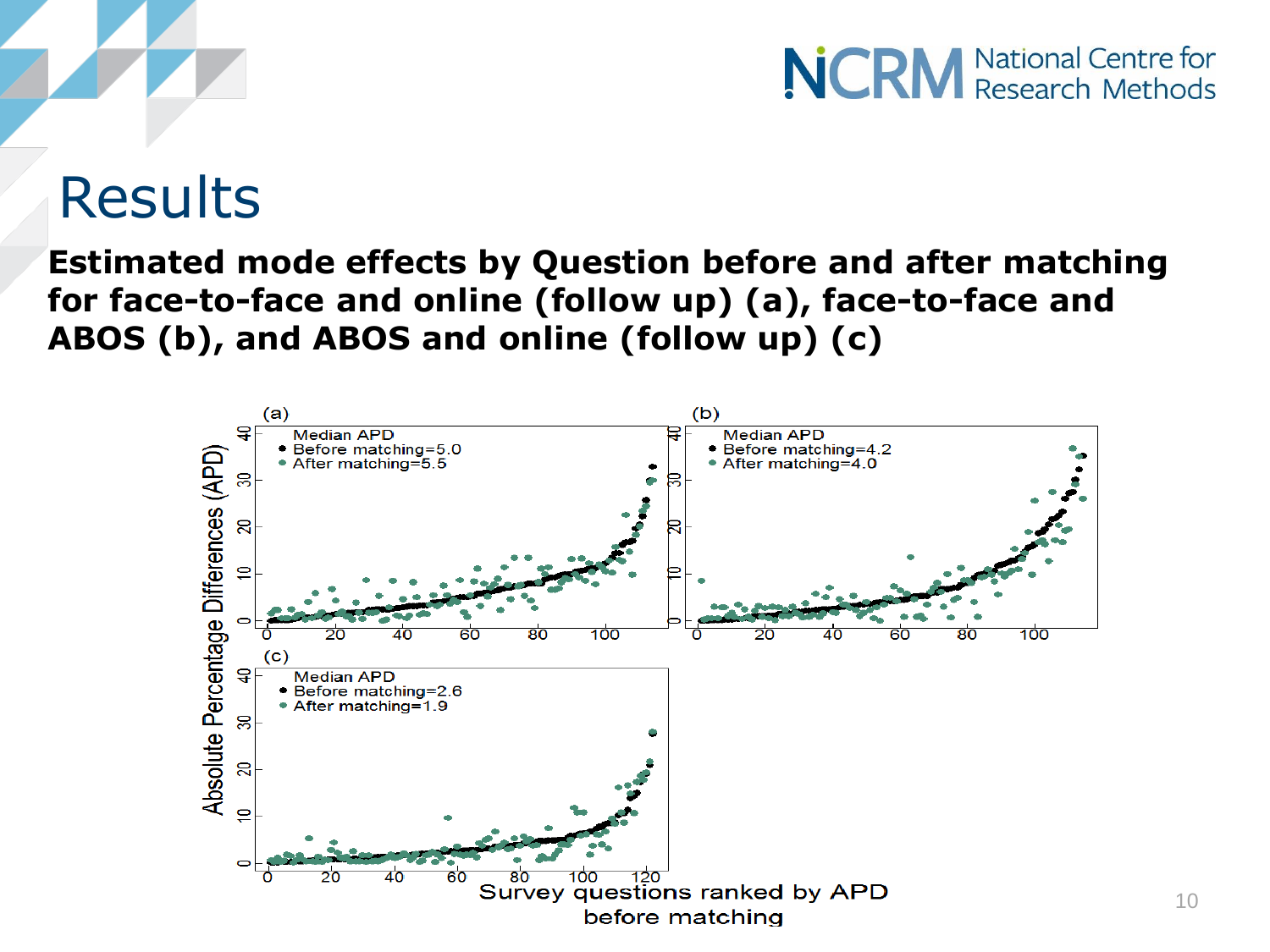### Conclusion

- Majority of total mode effects between the online and face-to-face surveys is due to measurement rather than selection effects
- Neither of the two online surveys was similar to the face-to-face interview after matching. Therefore, online surveys do not provide equal or better data quality than higher response rate face-to-face interviews.
- Propensity score matching cannot be assumed to be a completely effective method for removing selection effects in surveys with different modes of data collection.
- Specification of different formulations of survey weights in propensity score models and outcome analysis were found to have no impact on the estimates of mode effects.